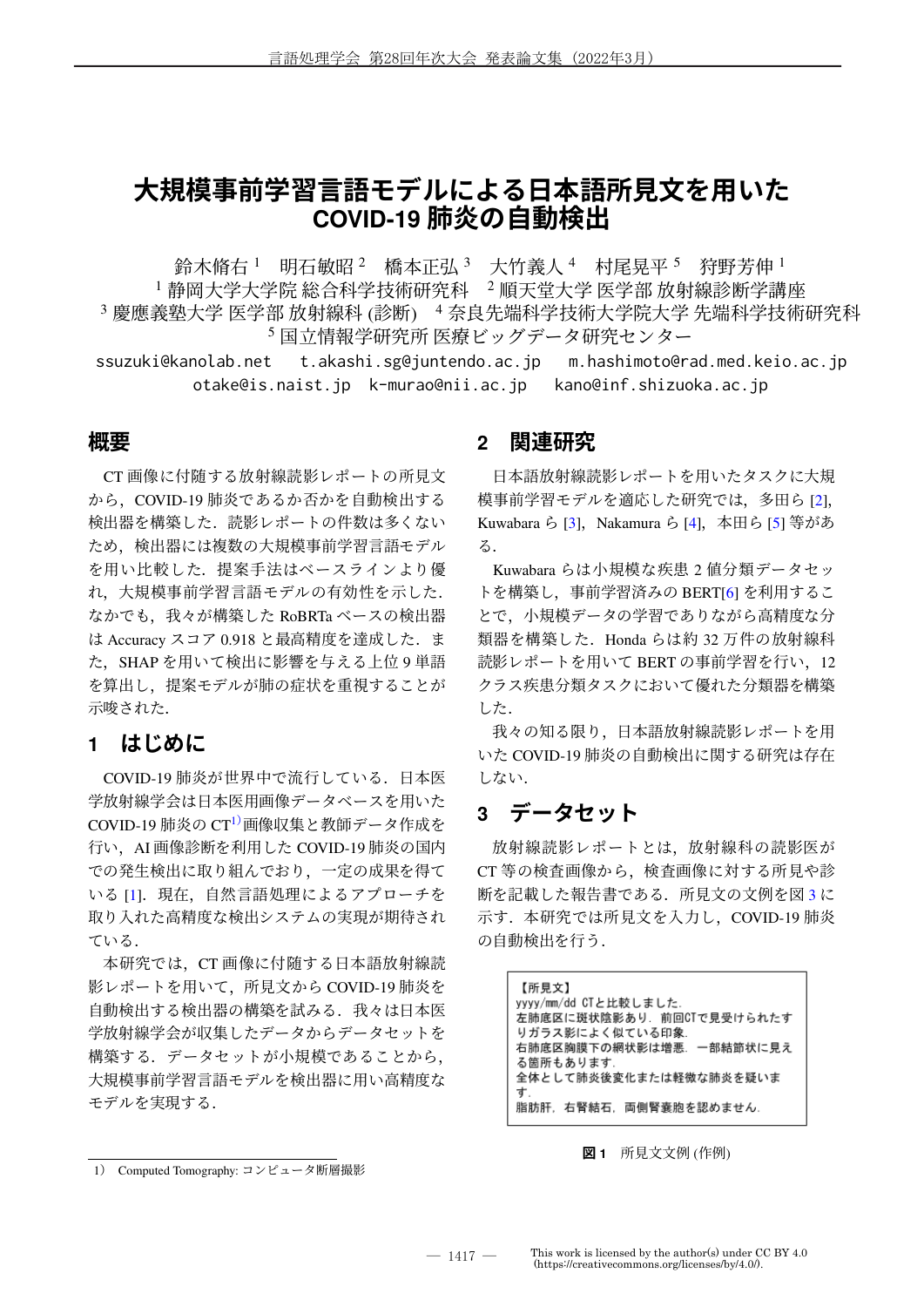#### **3.1 使用データ**

日本医学放射線学会が収集したデータを使用 する.

**PCR 検査結果データ** は PCR 検査結果を元に,3 種類のラベル (陰性, 陽性, 不明) を付与したデータ である.「不明」は検査結果が判定不能のものであ る.本研究では「陰性」と「陽性」を使用する.

**COVID-19 流行前データ** は COVID-19 流行前に収 集されたデータに対して, COVID-19 らしさを示す 4種類のラベル(典型的所見,疑わしい所見,非典型 的所見,肺炎ではない所見) を付与したデータであ る.本研究では「典型的所見」を陽性データ,「非典 型的所見」と「肺炎ではない所見」を陰性データと して扱う.

**正常肺データ** は正常肺の症例を集めたデータで ある. 本研究では陰性データとして扱う.

**アノテーションデータ** は本研究で独自にアノ テーションしたデータである.データベースの中に は,PCR 検査結果データのようなラベルは付与され ていないが COVID-19 の症状について記載されてい るデータが存在する. これらのデータを抽出し、記 載内容を元に手作業で3種類のラベル(陰性, 陽性, 不明) のいずれかを付与した.この内「陰性」と「陽 性」を使用する.

#### **3.2 データセットの構築**

3.1 節で述べたデータを元に 2 種類のデータセッ トを構築した.

**性能評価用データセット** は正常肺データ以外 のデータで構築した.データサイズは 3,317 件 (陰 性:1,664件, 陽性:1,653件) である. 本データセット で交差検証を行い,各モデルでの性能を評価した.

**実タスクを想定したデータセット** は PCR 検査 結果データ及び正常肺データから評価データを、評 価データに使用していないデータから訓練データを それぞれ構築したデータセットである.データサイ ズは,評価データ 300 件 (陰性:150 件,陽性:150 件), 訓練データ 3,084 件 (陰性:1,581 件,陽性:1,503 件) で ある.

### **4 大規模事前学習言語モデル**

本研究で使用した大規模事前学習言語モデルにつ いて述べる.各モデルは huggingface/transformers [7] で実装した.

#### **4.1 事前学習済み BERT**

本研究で用いた事前学習済み BERT<sup>2)</sup>について説 明する.モデルサイズは全て base サイズ (層数 12, 次元数 768,ヘッド数 12,最大入力長 512) である.

**TOHOKU-BERT** は東北大学が公開しているモデ ル3)である.日本語 Wikipedia で事前学習されてお り,単語分割は MeCab+WordPiece で行う.MeCab の 辞書は Unidic を使用する.

複数のバージョンの内, 'bert-base-japanese-v2' を 使用した.

**TOHOKU-BERT-char** は東北大学が公開している モデルである.日本語 Wikipedia で事前学習されて おり,単語分割は文字単位で行う.

 複数のバージョンの内,'bert-base-japanese-char-v2 ' を使用した.

**UTH-BERT** は東京大学が公開しているモデル [8] である.日本語で記載された大規模医療テキストで 事前学習されており、単語分割は MeCab+WordPiece で行う.MeCab の辞書は ipadic-NEologd と万病辞書 [9] を併用する.

**SP-BERT** は Kikuta が公開しているモデル [10] で ある. 日本語 Wikipedia で事前学習されており、単 語分割は SentencePiece で行う.

**Radiology-BERT** は本田らが構築したモデル [5] である.放射線読影レポートで事前学習されてお り,単語分割は Byte Pair Encoding (BPE) で行う.な お本モデルは一般公開されていない.

#### **4.2 RoBERTa の事前学習**

我々は,約 85 万件からなる放射線読影レポート の所見文<sup>4)</sup>を使用し base サイズの RoBERTa [11] を 構築した.

 本モデルの特徴として,1 つ以上の文書から連続 した最大入力長分の単語を入力とした学習を行わな い.代わりに,所見文が最大入力長に満たない場合 は,診断文を加え事前学習データの単語数を増加さ せた.また、計算コストの都合から, Mixed Precision [12] によるメモリの節約, Gradient Accumulation [13] による batch サイズの増加をしている.

 辞 書 に ipadic-NEologd と 万 病 辞 書 を 併 用 し た MeCab+WordPieceで単語分割し,WholeWord Masking

<sup>2</sup>) モデルの呼称は本論文独自のものが含まれる点に留意され たい.

<sup>3</sup>) https://github.com/cl-tohoku/bert-japanese

<sup>4</sup>) 3 節で述べたデータは除いている.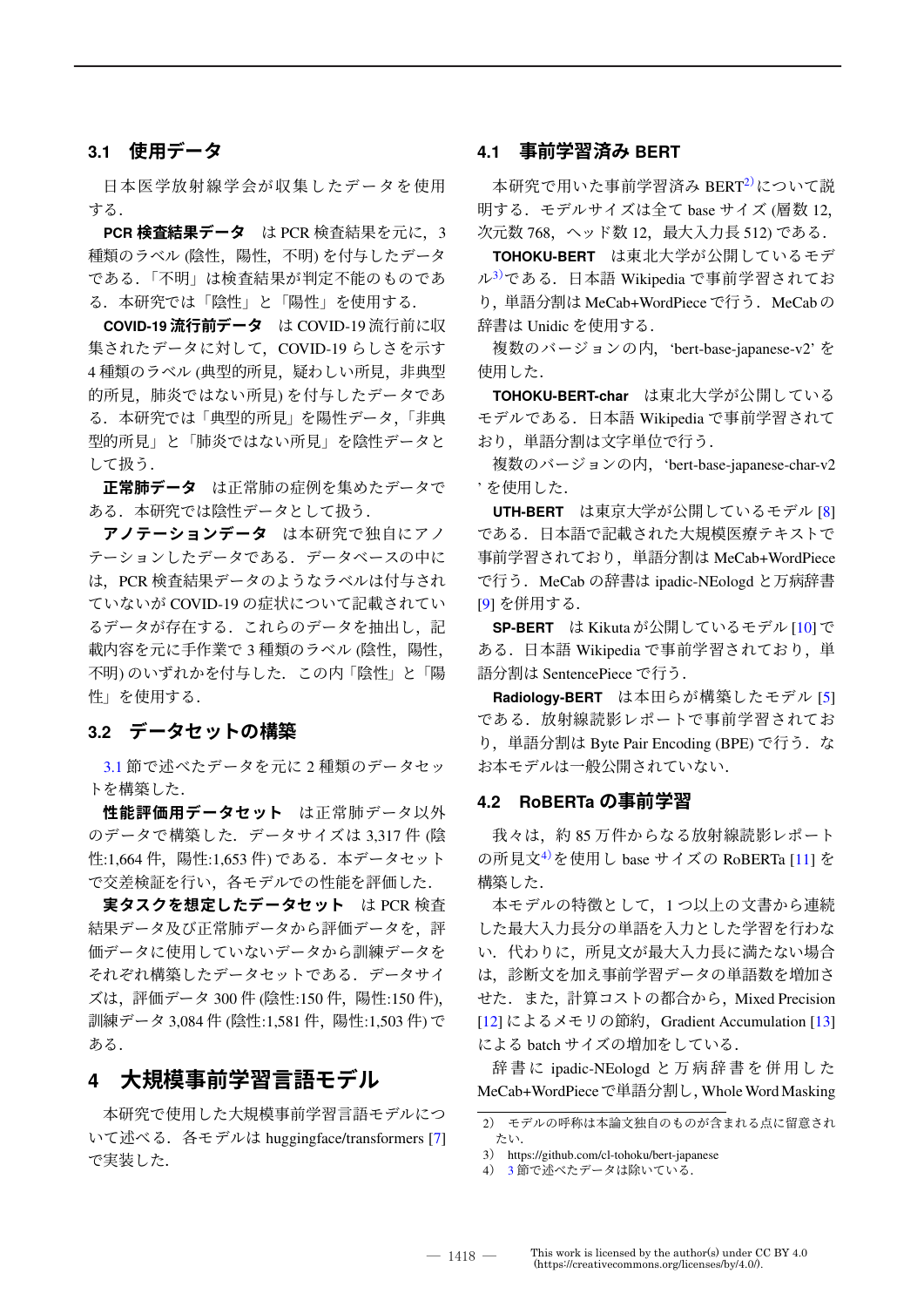での Masked Language Modeling の事前学習を,語彙 数 32,000, batch サイズ 128 で 30 epoch 行った. 本モデルを **Radiology-RoBERTa** とする.

### **5 実験**

COVID-19 肺炎の自動検出を陰性/陽性の 2 値分類 タスクとみなし,2 種類の実験を行った.

#### **5.1 ベースライン**

ベースラインには 2 種類のモデルを用意した.

**ルールベース** 特定単語 (GGO,GGN,すりガラ ス, 浸潤影, consolidation, grand glass, pneumonia, 網 状影,肺炎,間質性) を含む所見文を陽性,それ以 外を陰性と判断する.

**BiLSTM** Radiology-RoBERTa と同様の所見文デー タで事前学習した Word2Vec を初期重みとする BiLSTM モデルである. 辞書に ipadic-NEologd と万 病辞書を併用した MeCab+WordPiece で単語分割し た.パラメータは語彙数 32,000,埋め込み次元 128, 隠れ状態 512,層数 2,最大入力長 512 とした.

#### **5.2 評価指標**

分 類 タ ス ク で 一 般 的 に 用 い ら れ る Accuracy, Precision, Recall, F<sub>1</sub> に加え, Specificity を評価指標 とした. Specificity は 1 式で求める.

$$
Specificity = \frac{TrueNegative}{False Positive + TrueNegative}
$$
 (1)

#### **5.3 性能評価実験**

3.2 節の性能評価用データセットで 10 分割交差検 証を行った.分割は 訓練 : 検証 : 評価 = 8 : 1 : 1 で ある.評価指標は各モデル毎の平均値を算出した.

#### **5.4 実タスクを想定した実験**

3.2 節の実タスクを想定したデータセットを使 用し,ベースライン, Radiology-BERT, Radiology-RoBERTa での実験を行った.初期値の影響を考え, 各モデル毎に5回実験した. 評価指標は各モデル毎 の平均値を算出した.

 また,大規模事前学習言語モデルベースの検 出器の判断根拠を調査するため, SHapley Additive exPlanations (SHAP) [14] を用いて検出に影響を与え る上位9単語を算出した. SHAP には各モデル毎の ベストモデルを使用した.

### **6 結果・考察**

#### **6.1 性能評価結果**

実験結果を表1に示す.ベースラインと比較し て大規模事前学習言語モデルベースの検出器が優 れた結果を出しており,本タスクにおける大規模 事前学習言語モデルの有効性を示している.事前 学習済み BERT の中では Radiology-BERT が最も優 れており,事前学習データのドメインによる影響 が精度向上に大きく寄与している可能性が高い. Radiology-RoBERTa が Accuracy スコア 0.918 と最高 精度を達成しており,提案モデルの有効性を示して いる.

#### **6.2 実タスクを想定した実験結果**

実験結果を表2に示す. 全体の傾向は 6.1 節と同 様であり,提案モデルである Radiology-RoBERTa の 有効性を示している.

SHAP による可視化結果を図 2 と図 3 に示す.

SHAP value に着目して述べる.陽性と比べて陰 性の SHAP value が小さく、陰性を示す単語は少な いことを示唆している.Radiology-RoBERTa よりも Radiology-BERT の SHAP value が高く、一単語辺り に含まれる情報量の違いが起因すると考えられる.

具体的な単語に着目して述べる. Radiology-BERT は「肺」が含まれている単語が複数上位に含まれて おり、陽性の判断に診断部位を重視している.対し て Radiology-RoBERTa の上位 9 単語には肺の症状が 複数含まれており、陽性の判断に肺の症状を重視し ている.これより、Radiology-RoBERTa がより妥当 な分類をしていることが示唆される.

### **7 おわりに**

本論文では,所見文を用いる COVID-19 肺炎の自 動検出器を構築した.データセットは多くないた め,検出器には複数の大規模事前学習言語モデル を用い比較した.提案手法はベースラインより優 れ,本タスクにおける大規模事前学習言語モデル の有効性を示した. なかでも、提案モデルである Radiology-RoBRTa は Accuracy スコア 0.918 と最高精 度を達成した. また、SHAP を用いて検出に影響を 与える上位 9 単語を算出した. この結果から、提案 モデルが肺の症状を重視することが示唆された.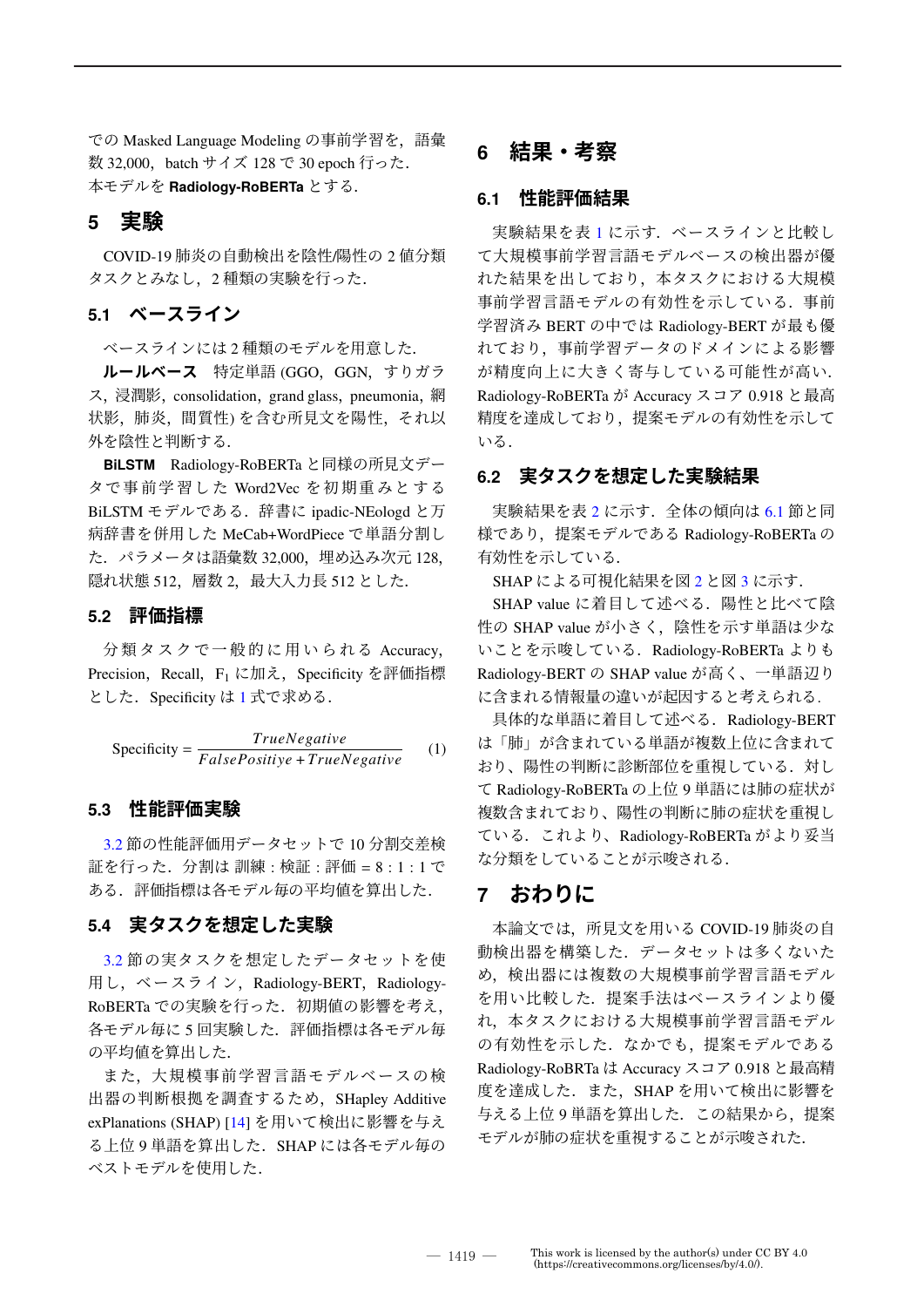|                          | 表 1<br>性能評価結果 |                  |       |                |             |  |  |
|--------------------------|---------------|------------------|-------|----------------|-------------|--|--|
|                          | Accuracy      | Precision Recall |       | F <sub>1</sub> | Specificity |  |  |
| ルールベース                   | 0.637         | 0.587            | 0.909 | 0.713          | 0.369       |  |  |
| <b>BiLSTM</b>            | 0.848         | 0.877            | 0.811 | 0.841          | 0.885       |  |  |
| <b>TOHOKU-BERT</b>       | 0.904         | 0.916            | 0.889 | 0.902          | 0.918       |  |  |
| TOHOKU-BERT-char         | 0.891         | 0.902            | 0.878 | 0.889          | 0.904       |  |  |
| <b>UTH-BERT</b>          | 0.906         | 0.907            | 0.904 | 0.905          | 0.909       |  |  |
| <b>SP-BERT</b>           | 0.893         | 0.902            | 0.881 | 0.891          | 0.905       |  |  |
| Radiology-BERT           | 0.913         | 0.932            | 0.891 | 0.911          | 0.935       |  |  |
| Radiology-RoBERTa (Ours) | 0.918         | 0.928            | 0.906 | 0.916          | 0.931       |  |  |

**表 1** 性能評価結果

**表 2** 実タスクを想定した実験結果

|                          |       | Accuracy Precision Recall $F_1$ |             | Specificity |
|--------------------------|-------|---------------------------------|-------------|-------------|
| ルールベース                   | 0.670 | 0.631                           | 0.820 0.713 | 0.520       |
| BiLSTM                   | 0.867 | 0.854                           | 0.884 0.869 | 0.849       |
| Radiology-BERT           | 0.887 | 0.852                           | 0.939 0.893 | 0.836       |
| Radiology-RoBERTa (Ours) | 0.893 | 0.855                           | 0.949 0.899 | 0.837       |



(a) 陰性検出に影響する上位 9 単語 (b) 陽性検出に影響する上位 9 単語



**図 2** Radiology-BERT の検出精度に影響する単語の可視化

**図 3** Radiology-RoBERTa の検出精度に影響する単語の可視化